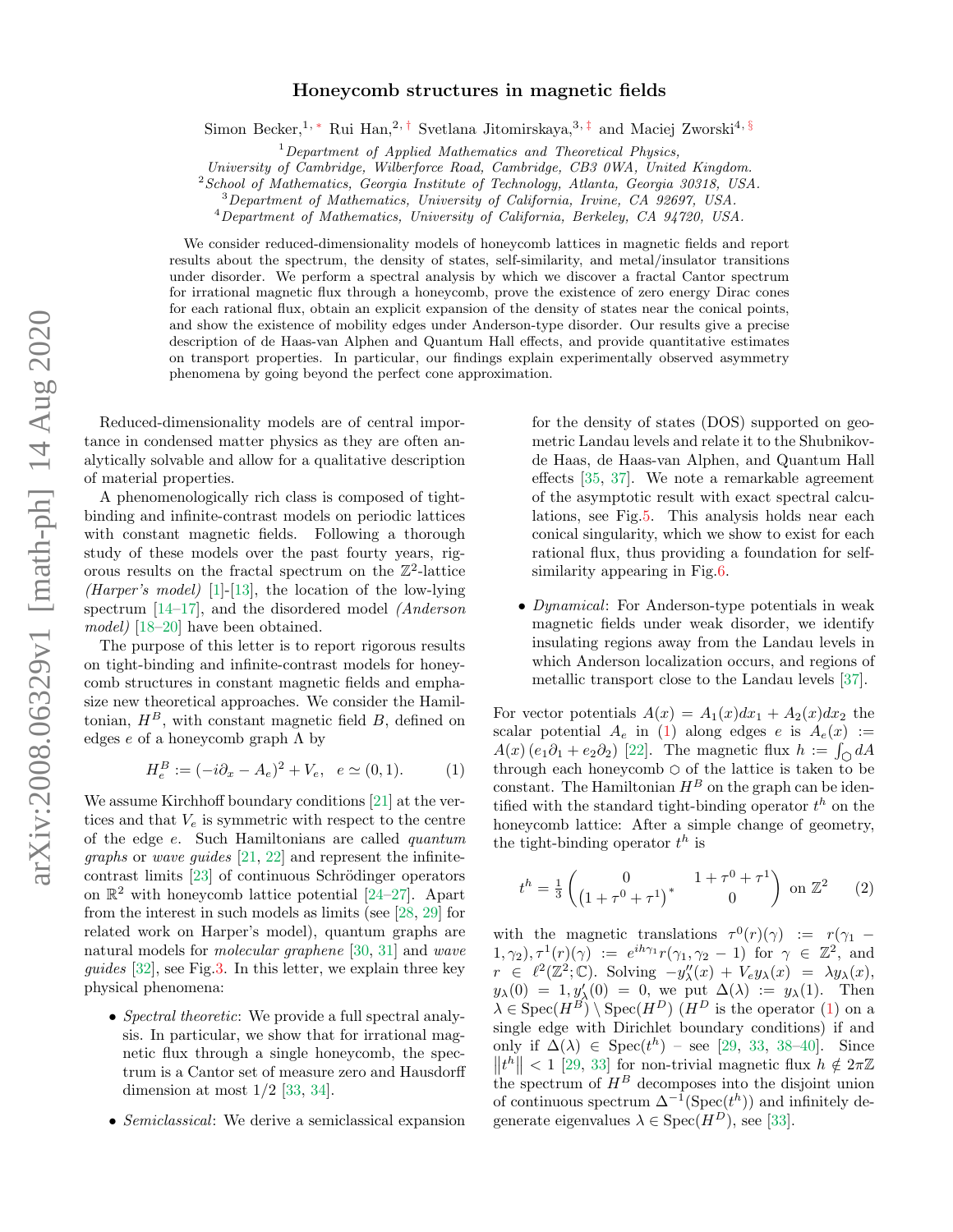<span id="page-1-1"></span>

FIG. 1: We show that Dirac points persist under rational flux  $\frac{h}{2\pi} \in \mathbb{Q}$ . Here,  $\frac{h}{2\pi} = \frac{1}{3}$  with Mathieu potential  $V(x) = 20 \cos(2\pi x).$ 

Cantor spectrum:. The fractal structure of magnetic electron spectra was first predicted by Azbel [\[41\]](#page-4-26) and then numerically confirmed by Hofstadter [\[42\]](#page-4-27) for Harper's model, see Fig[.2.](#page-1-0) Verifying this experimentally is difficult as the smallness of the cell requires extraordinarily strong magnetic fields to obtain observable magnetic flux. Only recently, self-similar structures in the electron spectrum of graphene have been observed [\[43–](#page-4-28) [46\]](#page-4-29). Earlier experiments involved modeling of periodic structures by microwaves [\[47\]](#page-4-30). Here, we first assume that the normalized magnetic flux  $\frac{h}{2\pi} = \frac{p}{q}$  is rational, as then the Floquet-Bloch theory implies that the spectrum of [\(2\)](#page-0-1) has band structure, see Fig[.1.](#page-1-1) We can then express the spectrum of [\(2\)](#page-0-1) using a 1D-Jacobi operator with quasi-momentum  $k \in \mathbb{T}_1^* = [0, 2\pi]$ 

$$
(Ju)_m = \left(1 + e^{i(k+mh)}\right)u_{m+1} + 2\cos\left(k + mh\right)u_m + \left(1 + e^{i(k+(m-1)h)}\right)u_{m-1}
$$
\n(3)

and from the study of such singular Jacobi operators [\[33,](#page-4-20) Lemma 4.3] we estimate the Lebesgue measure

<span id="page-1-2"></span>
$$
|\operatorname{Spec}(t^h)| \lesssim q^{-1/2}.\tag{4}
$$

The spectrum of [\(2\)](#page-0-1) is continuous (in Hausdorff distance  $d_H$ ) with respect to the magnetic flux [\[33,](#page-4-20) Lemma 6.2]

<span id="page-1-3"></span>
$$
d_H\left(\operatorname{Spec}\left(t^h\right),\operatorname{Spec}\left(t^{h'}\right)\right) \lesssim |h-h'|^{1/4}. \tag{5}
$$

However, the spectral nature for irrational fluxes changes dramatically, see [\[33,](#page-4-20) Thm. 3]. If  $\frac{h}{2\pi}$  is irrational, the spectrum of  $(2)$ , and the continuous spectrum of  $(1)$ , is a fully disconnected and nowhere dense set without isolated points of measure zero with Hausdorff dimension at most  $\frac{1}{2}$  [\[34,](#page-4-21) Thm.1.5]. For irrational fluxes  $\frac{h}{2\pi}$  with unbounded continued fraction expansion, the Lebesgue measure of the spectrum vanishes by combining estimate

<span id="page-1-0"></span>

FIG. 2: Hofstadter butterfly on honeycomb lattice. The spectrum of  $H^B$  is plotted as a function of the magnetic flux  $h \in [0, 2\pi].$ 

[\(4\)](#page-1-2) and the continuity estimate [\(5\)](#page-1-3). Since the spectrum is always closed and, as can be shown, it has no isolated points, this implies Cantor-type spectrum. Using Kotani's theory, the Cantor structure of the spectrum can also be shown to hold for all irrational fluxes  $\frac{h}{2\pi}$ . The bound on the Hausdorff dimensions follows from an almost Lipschitz continuity estimate on the spectrum of singular quasiperiodic Jacobi operators obtained in [\[34\]](#page-4-21). Semiclassical analysis of the DOS:. The density of states is a *generalized function*  $\rho_{H^B}$  defined in terms of the regularized trace

$$
\widetilde{\text{tr}}(f(H^B)) = \lim_{r \to \infty} \frac{\text{tr } \mathbf{1}_{B_r(0)} f(H^B)}{|B_r(0)|} = \int_{\mathbb{R}} f(x) \rho_{H^B}(x) dx
$$

where  $B_r(0)$  is the ball of radius r, see Figs. [3](#page-2-0) and [4.](#page-2-1) By spectral equivalence of  $(1)$  and  $(2)$ , for energies close to the Dirac point energy it suffices to analyze the DOS of  $t^h$ . The magnetic translations in [\(2\)](#page-0-1) satisfy the Weyl commutation relations  $\tau^1 \tau^0 = e^{ih} \tau^1 \tau^2$  and the same commutation relation is obtained for  $D_x := -i\frac{\partial}{\partial x}$  by  $e^{ihD_x}e^{ix} = e^{ih}e^{ix}e^{ihD_x}$  where  $e^{ihD_x} = \text{Op}_h^{\text{w}}(e^{i\xi})$  is the Weyl quantization of the symbol  $e^{i\xi}$  [\[48\]](#page-4-31). This different representation reduces the analysis of the DOS of [\(2\)](#page-0-1) to the study of the DOS of the operator

<span id="page-1-4"></span>
$$
\frac{1}{3} \begin{pmatrix} 0 & 1 + e^{ix} + \text{Op}_{h}^{\text{w}}(e^{i\xi}) \\ 1 + e^{-ix} + \text{Op}_{h}^{\text{w}}(e^{-i\xi}) & 0 \end{pmatrix} . \quad (6)
$$

Through a symplectic change of variables,  $y = a(x + \xi)$ ,  $\eta = b\left(\xi - x \pm \frac{4\pi}{3}\right), \ (a = \pm 2^{-\frac{1}{2}}3^{-\frac{1}{4}}, \ b = \pm 2^{-\frac{1}{2}}3^{\frac{1}{4}})$  one finds that at the Dirac points we have

<span id="page-1-5"></span>
$$
1 + e^{ix} + e^{i\xi} = c(\eta \mp iy) + \mathcal{O}(y^2 + \eta^2),
$$
  
\n
$$
1 + e^{-ix} + e^{-i\xi} = c(\eta \pm iy) + \mathcal{O}(y^2 + \eta^2),
$$
\n(7)

 $c = 3^{\frac{1}{4}}2^{-\frac{1}{2}}$ . Classical-quantum correspondence implies that by the symplectic change of variables (classical),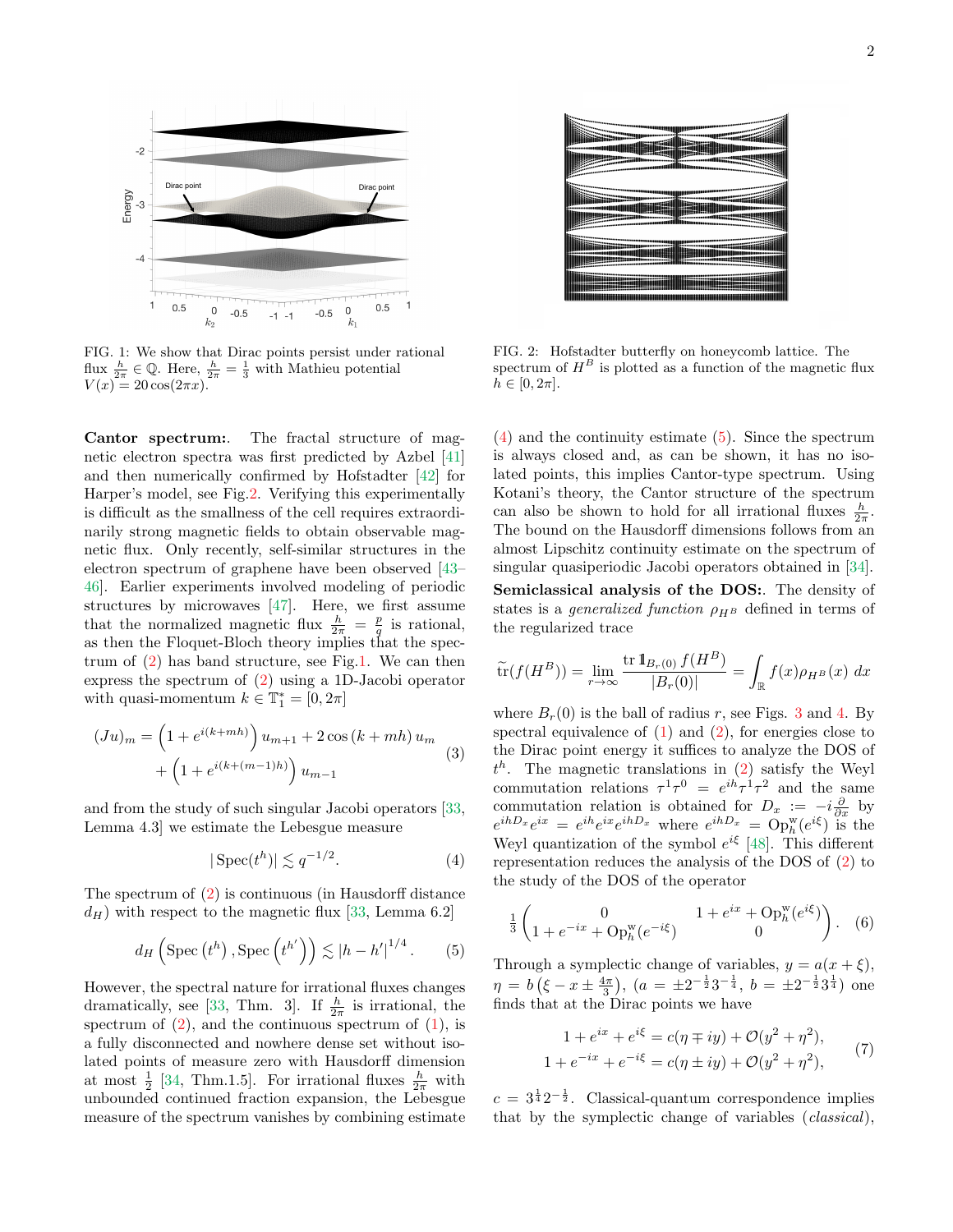<span id="page-2-0"></span>

FIG. 3: The DOS of the quantum graph model without magnetic of field obtained using  $H^{B=0}$  [\(1\)](#page-0-0) and  $V=0$  on the first band  $[0, \pi^2]$ . The comparison with [\[30\]](#page-4-17) Fig.1 shows a good agreement of the model with molecular graphene experiments.

operator  $(6)$  is (micro)-locally equivalent (*quantum*) to the operator  $\frac{c}{3}$  $\begin{pmatrix} 0 & a^*_{\pm} \\ a_{\pm} & 0 \end{pmatrix}$  quantized in new variables  $a_{\pm} := y \pm ihD_y$ . The spectrum of this operator can be explicitly expressed through the quantum harmonic oscillator. By making these steps precise and taking higher order contributions of the geometry in [\(7\)](#page-1-5) into account, it is possible to show the semiclassical Bohr-Sommerfeld description of the DOS with precise error control [\[35,](#page-4-22) Thm. 1]: If  $I \subset \Delta^{-1}(-\delta, \delta)$ , with  $\delta > 0$  small, then

<span id="page-2-2"></span>
$$
\widetilde{\text{tr}} f(H^B) = \frac{2h}{3\sqrt{3}\pi} \sum_{n \in \mathbb{Z}^2} f(z_n(h)) + \mathcal{O}(|f|_{C^\alpha} h^\infty)
$$
\n
$$
\Delta(z_n(h)) = \kappa(nh, h), \quad \alpha > 0,
$$
\n(8)

 $\kappa(nh, h)$  are the solutions to the Bohr-Sommerfeld condition  $F(\kappa(\zeta, h)^2, h) = |\zeta| + \mathcal{O}(h^{\infty})$  with the expansion

$$
F(s,h) \sim F_0(s) + \sum_{j=2}^{\infty} h^j F_j(s), \ F_0(s) = \frac{1}{4\pi} \int_{\gamma_s} \xi dx,
$$
  

$$
\gamma_s = \left\{ (x,\xi) \in \mathbb{T}_*^2 : \frac{|1+e^{ix}+e^{i\xi}|^2}{9} = s \right\}, \ F_j(0) = 0.
$$
 (9)

In particular, we show that  $F_1(s) = 0$  for all such  $2 \times 2$ operators with only off-diagonal contributions. Writing  $g(x) = F_0(\Delta(x)^2)$ , we obtain a leading order approximation of Landau levels

$$
z_{\pm |n|}^{(1)}(h) = g_{\pm}^{-1}(|n|h), \ z_0^{(1)}(h) = 0.
$$
 (10)

In [\(8\)](#page-2-2),  $|f|_{C^{\alpha}} := \sup_x |f(x)| + \sup_{x \neq y} \frac{|f(x) - f(y)|}{|x - y|^{\alpha}}$ : it is essential to allow non-smooth test functions  $f$  in view of applications to magnetic oscillations. (See for instance [\[36\]](#page-4-32) for a physics perspective on semiclassical approximation in this setting.)

<span id="page-2-1"></span>

FIG. 4: *Shubnikov-de Haas oscillations* of  $\mu \mapsto \rho_{H^B} (\exp((\bullet - \mu)^2/2\sigma^2)/\sqrt{2\pi}\sigma)$  for different values of h. We note the asymmetry when compared to the DOS assuming perfect cones.

Fig[.4](#page-2-1) shows that Landau levels, and thus the DOS are non-symmetric with respect to the Dirac point energy. We compare this with the symmetric leading order (perfect cone) approximation of phase space area  $q_c(x)$  =  $(x-z_D)^2/v_F^2$  with Fermi velocity  $v_F = 3^{-3/4} \Delta'(z_D)^{-1}$ and Dirac point energy  $z_D \in \Delta^{-1}(0)$ . [\(8\)](#page-2-2) also explains de-Haas van Alphen oscillations. To formulate it we introduce the grand-canonical potential with inverse temperature  $\beta$  and chemical potential  $\mu$ :

$$
\Omega_{\beta}(\mu, h) := \rho_B(\eta(\bullet) f_{\beta}(\mu - \bullet)),
$$
  

$$
f_{\beta}(x) := -\beta^{-1} \log(e^{\beta x} + 1) \simeq -x_+, \ \beta \to +\infty,
$$
 (11)

for smooth  $\eta$  localizing to energy intervals contained in  $\Delta^{-1}(-\delta, \delta)$ . (Note that  $|f_\beta|_\alpha$  is uniformly bounded for  $\alpha \leq 1$  but not for  $\alpha > 1$ .) The *magnetization* is defined by [\[49\]](#page-4-33)

<span id="page-2-3"></span>
$$
M_{\beta}(\mu, h) := -\frac{3\sqrt{3}}{2} \frac{\partial}{\partial h} \Omega_{\beta}(\mu, h). \tag{12}
$$

and at zero temperature, we can derive from this a sawtooth approximation, with  $\sigma(y) := y - [y] - \frac{1}{2}$ , as the  $\mathcal{O}(h^{\frac{1}{2}})$  approximation of  $(12)$  given as

$$
M_{\infty}(\mu, h) = \frac{1}{\pi} \sigma \left( \frac{g(\mu)}{h} \right) \frac{g(\mu)}{g'(\mu)} + \mathcal{O}(h^{\frac{1}{2}}). \tag{13}
$$

<span id="page-2-4"></span>This provides a refinement of results found in [\[50–](#page-4-34)[52\]](#page-4-35). The remarkable agreement of the different expressions for the magnetization is illustrated in Fig[.5:](#page-3-0) the characteristic sawtooth pattern  $(13)$  is compared with the magnetization computed from [\(12\)](#page-2-3), using either the operator spectrum or the semiclassical limit [\(8\)](#page-2-2).

QHE and self-similarity:. One of the striking properties of graphene is the presence of Dirac points, which has remarkable physical and technological implications [\[53\]](#page-4-36).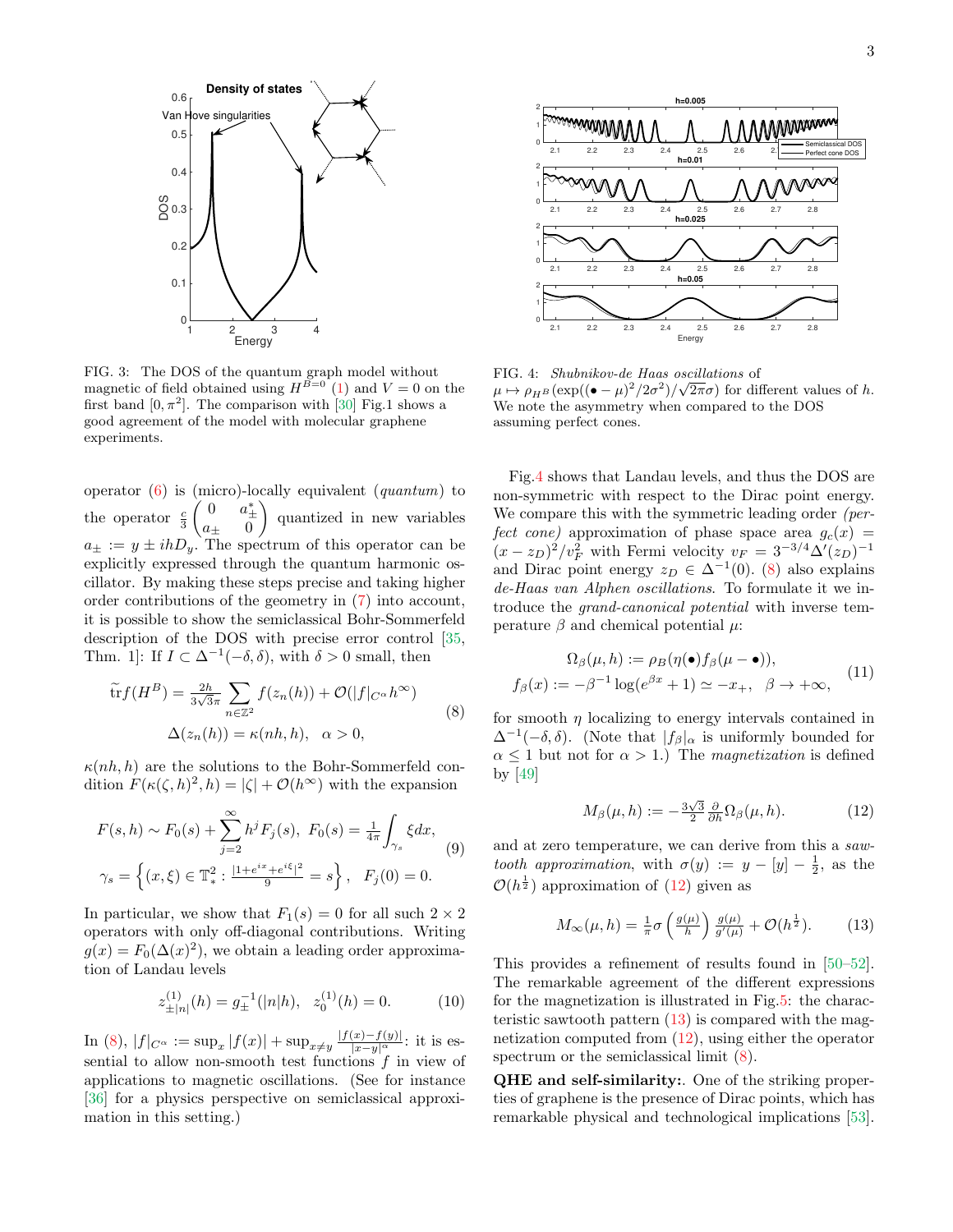<span id="page-3-0"></span>

FIG. 5: Magnetization for different chemical potentials above/below the Dirac energy  $\mu = \frac{\pi^2}{4}$  $\frac{\tau^2}{4}$ , with  $V \equiv 0$ .

It turns out Dirac points are present at  $E = 0$  for any magnetic flux  $h = 2\pi p/q$ , [\[37,](#page-4-23) Thm. 2]. To study transport properties on honeycomb structure (see [\[54–](#page-4-37)[57\]](#page-4-38)) we consider operator [\(2\)](#page-0-1) with additive disorder

<span id="page-3-4"></span>
$$
t_{\kappa,\omega}^h = \frac{1}{3} \begin{pmatrix} -\kappa V_{\omega}^{(1)} & 1 + \tau^0 + \tau^1 \\ (1 + \tau^0 + \tau^1)^* & -\kappa V_{\omega}^{(2)} \end{pmatrix}, \qquad (14)
$$

where  $(V_{\omega\alpha}^{1,2})$  $\omega(z)$ random variables with compactly supported probability distribution and small  $\kappa > 0$ . For discrete operators A with  $\mathbb{C}^2$ -valued kernel  $(A(x, y))$ , we define a regularized trace

$$
\widehat{\text{tr}}A := \lim_{r \to \infty} \frac{1}{|B_r(0)|} \sum_{\gamma \in \Lambda \cap B_r(0)} \text{tr}_{\mathbb{C}^2} A(\gamma, \gamma). \tag{15}
$$

<span id="page-3-2"></span>
$$
\widehat{\text{tr}}f(t^B) = \frac{2q\varepsilon}{3\sqrt{3}\pi} \sum_{n \in \mathbb{Z}^2} f(z_n(h)) + \mathcal{O}(|f|_{C^\alpha} \varepsilon^\infty)
$$
\nwhere  $z_n(\varepsilon) = v_F \text{sgn}(n)\sqrt{|n\varepsilon|} + \mathcal{O}(\varepsilon)$  and\n
$$
v_F = 3^{3/4}q \left(3^{q-1} \prod_{j=q+2}^{2q} t_j^{B_0}(\tilde{k})\right)^{-1}.
$$
\n(16)

Here,  $t_j^{B_0}(\tilde{k})$  is the j-th Floquet eigenvalue to  $t^{B_0}$  with quasimomentum  $\tilde{k}$  where  $B_0$  is the magnetic field associated to the flux  $h_0 = \frac{2\pi p}{q}$ . This study is inherently connected with self-similarity in the Hofstadter butterfly, see Fig[.6,](#page-3-1) and the occurrence of magnetic mini-bands [\[44\]](#page-4-39). Since  $t^B$  is an element of the rotation algebra, so is its Fermi projection  $P = 1\!\!1_{[z_D,\mu)}(t^B)$  for Fermi energies  $\mu$ inside a spectral gap of  $t^B$ . By [\[58](#page-4-40)[–60\]](#page-4-41), there is  $\gamma \in \mathbb{Z}^2$ , such that

<span id="page-3-3"></span>
$$
\widehat{\text{tr}}(P) = \frac{2}{3\sqrt{3}} (\gamma_1 + \gamma_2 \frac{\varepsilon}{2\pi})
$$
\n(17)

<span id="page-3-1"></span>

FIG. 6: Hofstadter butterfly on honeycomb lattice. Different colours correspond to different Hall conductivities.

where by [\(16\)](#page-3-2) we see that  $\gamma = (0, 2qn)$  and n is the number of Landau levels between  $z_D$  and  $\mu$ . Combining [\(16\)](#page-3-2) with [\(4\)](#page-1-2) implies the existence of spectral gaps between a finite number of disjoint intervals  $\mathcal{B}_n(h) \ni z_n(h)$  up to some small disorder strength  $\kappa_0 > 0$ . The Hall conductivity, which by universality (see [\[61,](#page-4-42) [62\]](#page-5-0)) is invariant under weak disorder, is given by Středa's formula [\[63\]](#page-5-1) as  $c_H(\mu) := \frac{\partial}{\partial h} \widehat{\text{tr}}(\mathbb{1}_{[z_D,\mu]}(t^h_{\kappa,\omega})) = \frac{\gamma_2}{2\pi} \text{ with Fermi energy.}$ gies  $\mu$  in the interval  $I_n$  between  $B_n(h)$  and  $B_{n+1}(h)$  [\[37,](#page-4-23) Prop.1.1 & Thm. 4. From  $(16)$  and  $(17)$  we then find

$$
c_H(\mu) = \begin{cases} \frac{(2n+1)q}{2\pi}, \ \mu \in I_n, \ n \ge 0\\ \frac{(2n-1)q}{2\pi}, \ \mu \in I_{n-1}, \ n \le 0. \end{cases} \tag{18}
$$

This expression is only valid for Fermi energies close to the conical point. The Hall conductivity for arbitrary Fermi energies is far more intricate, see Fig[.6,](#page-3-1) [\[54,](#page-4-37) [64\]](#page-5-2).

Metal/insulator transition:. The Hall conductivity allows us also to analyze transport properties of  $t_{\kappa,\omega}^h$ . Transport in disordered media at energy E is measured by transport coefficients  $\beta_{\kappa}^{h}(E)$  [\[20,](#page-4-9) [65–](#page-5-3)[68\]](#page-5-4). This quantity allows us to define two complementary energy regions, the *insulator region*  $\Sigma_{\kappa}^{h, \text{DL}}$ tary energy regions, the *insulator region*  $\Sigma_{\kappa}^{h,\text{DL}} =$ <br> $\{E \in \mathbb{R}; \beta_{\kappa}^{h}(E) = 0\}$  and the *metallic transport region*  $\tilde{\Sigma}_{\kappa}^{h,\text{DD}} = \{E \in \mathbb{R}; \hat{\beta}_{\kappa}^{h}(E) > 0\}.$  Energies  $E \in \Sigma_{\kappa}^{h,\text{DD}}$  at which the transport coefficient  $\beta_{\kappa}^{h}$  jumps from zero to a non-zero value are called mobility edges, while energies  $E \in \sum_{\kappa}^{h,\text{DL}}(H_{\kappa,\omega}^h)$ , that also belong to the spectrum of  $(14)$ , are eigenvalues of finite multiplicity with exponentially decaying eigenfunctions (Anderson localization). From the jumps of the Hall conductivity, we conclude [\[37,](#page-4-23) Thm. 1] that there exist mobility edges E close to each Landau level with non-trivial transport  $\beta_{\lambda}^{h}(E) \geq 1/4$ . In contrast to this, we show by verifying the starting criteria of the multi-scale analysis [\[19,](#page-4-43) [37,](#page-4-23) [66\]](#page-5-5) that the spectral gaps between the Landau levels can only be filled with spectrum belonging to the insulating region  $[37, Prop.5.5]$  $[37, Prop.5.5]$  in which the operator  $(14)$  therefore exhibits Anderson localization.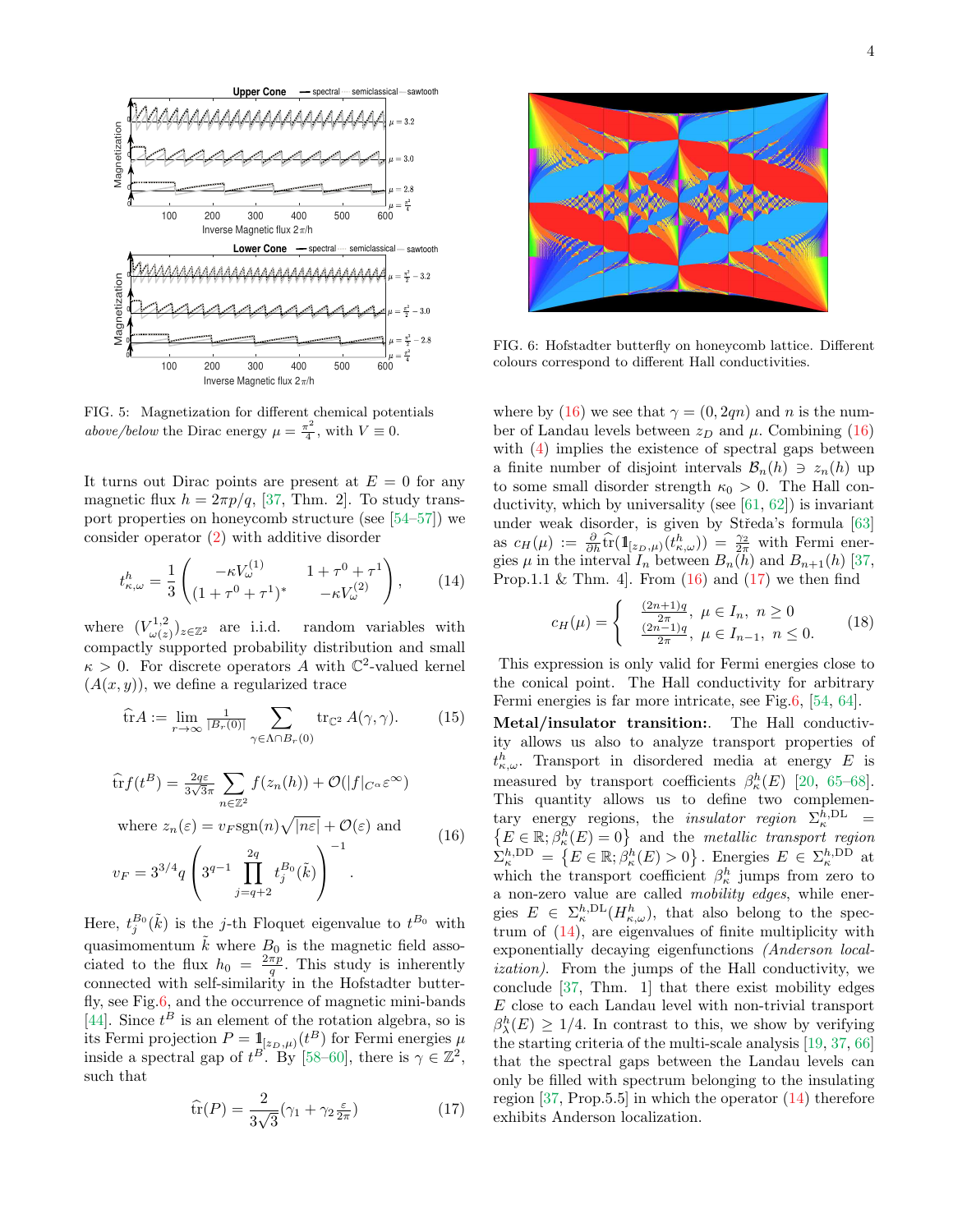Acknowledgements. S.B. gratefully acknowledges support by the UK Engineering and Physical Sciences Research Council (EPSRC) grant EP/L016516/1 for the University of Cambridge Centre for Doctoral Training, the Cambridge Centre for Analysis. R.H., S.J., and M.Z. were partially supported by the National Science Foundation under the grants DMS-1800689, 1500852 and 1901462.

- <span id="page-4-0"></span>∗ [simon.becker@damtp.cam.ac.uk](mailto:simon.becker@damtp.cam.ac.uk)
- <span id="page-4-1"></span>† [rui.han@math.gatech.edu](mailto:rui.han@math.gatech.edu)
- <span id="page-4-2"></span>‡ [szhitomi@math.uci.edu](mailto:szhitomi@math.uci.edu)
- <span id="page-4-3"></span>§ [zworski@math.berkeley.edu](mailto:zworski@math.berkeley.edu)
- <span id="page-4-4"></span>[1] J. Bellissard, B. Simon, J. Func. Anal. 48 408-419, (1982)
- [2] J. Avron, P. van Mouche, B. Simon: Comm. Math. Phys. 132, 103–118 (1990).
- [3] Y. Last. Comm. Math. Phys. 164, 421–432, (1994).
- [4] S. Jitomirskaya, Y. Last, Comm. Math. Phys. 195, 1-14 (1998).
- [5] S. Jitomirskaya and I. Krasovsky. Math. Res. Lett. 9, 413–421 (2002).
- [6] J. Puig, Comm. Math. Phys. 244, 297-309 (2004).
- [7] A. Avila, R. Krikorian. Ann. Math. 164, 911-940 (2006)
- [8] A. Avila, S. Jitomirskaya, in The Ten Martini problem. Lect. Notes in Physics. 690. pp. 5-16, (2005)
- [9] S. Jitomirskaya and S. Zhang. arXiv:1510.07086, 2015.
- [10] Y. Last and M. Shamis. Comm. Math. Phys. 348, 729– 750 (2016).
- [11] A. Avila, S. Jitomirskaya and C. Marx. Inv. Math. 210.1, 283–339 (2017)
- [12] R. Han, Tran. AMS, 370 (2018), 197-217.
- <span id="page-4-5"></span>[13] B. Helffer, Q. Liu, Y. Qu, Q. Zhou. Comm. Math. Phys., 368, 369382 (2019).
- <span id="page-4-6"></span>[14] B. Helffer and J. Sjöstrand, Mém. Soc. Math. France  $(N.S.)$  34,  $(1989).$
- [15] B. Helffer and J. Sjöstrand, in Schrödinger operators (Sønderborg, 1988), 118–197 Lect. Not. in Phys.345, Springer, Berlin, (1989).
- [16] B. Helffer and J. Sjöstrand, Mém. Soc. Math. France  $(N.S.)$  40,  $(1990).$
- <span id="page-4-7"></span>[17] B. Helffer and J. Sjöstrand, On diamagnetism and de Haas-van Alphen effect. Ann. Inst. H. Poincaré Phys. Théor. 52, 303-375, (1990).
- <span id="page-4-8"></span>[18] P. W. Anderson, Phys. Rev. 109 (5): 1492-1505, (1958).
- <span id="page-4-43"></span>[19] J. Fröhlich and T. Spencer, (1983).Comm. Math. Phys. Volume 88, Number 2, 151-184.
- <span id="page-4-9"></span>[20] F. Germinet, A. Klein, J. Schenker,Ann. of Math., 166, 215-244, (2007).
- <span id="page-4-10"></span>[21] P. Kuchment and O. Post, Comm. Math. Phys,  $275(3)$ , 805–82, (2007).
- <span id="page-4-11"></span>[22] V. Kostrykin, R. Schrader. Comm. Math. Phys. 237 (2003), 161 - 179.
- <span id="page-4-12"></span>[23] B. Helffer, P. Kerdelhué, and J. Royo-Letelier. Annales Henri Poincaré,  $17$ , Issue 4,  $(2016)$ .
- <span id="page-4-13"></span>[24] C. Fefferman and M. Weinstein, J. Amer. Math. Soc. 25, 1169–1220, (2012).
- [25] C. Fefferman, J. Lee-Thorp, M. Weinstein Comm. Pure and Appl. Math. Volume 71, Issue 6, (2016).
- [26] A. Drouot, C. Fefferman and M. Weinstein

[arXiv:1810.05875,](http://arxiv.org/abs/1810.05875) (2018).

- <span id="page-4-14"></span>[27] A. Drouot, Communications in PDEs 44(2019), no 12, 1406-1430.
- <span id="page-4-15"></span>[28] A. Avila, and S. Jitomirskaya, Annals of Mathematics, 170(1), pp. 303-342, (2009).
- <span id="page-4-16"></span>[29] J. Brüning, V Geyler, and K. Pankrashkin, Comm. Math. Phys., 269(1), 87–105, (2007).
- <span id="page-4-17"></span>[30] K.K. Gomes, W. Mar, W. Ko, F. Guinea and H.C. Manoharan, Nature 483, 306–310, (2012).
- <span id="page-4-18"></span>[31] M. Polini, F. Guinea, M. Lewenstein, H.C. Manoharan and V. Pellegrini Nature Nanotechnology 8, 625–633, (2013).
- <span id="page-4-19"></span>[32] U. Kuhl and H.-J. Stöckmann, Phys. Rev. Lett., 80,15, 3232–3235, (1998).
- <span id="page-4-20"></span>[33] S. Becker, R. Han, and S. Jitomirskaya, Inv. Math. 218, 979–1041 (2019).
- <span id="page-4-21"></span>[34] S. Jitomirskaya and I. Krasovsky, [arXiv:1909.04429](http://arxiv.org/abs/1909.04429)
- <span id="page-4-22"></span>[35] S. Becker and M. Zworski, Comm. Math. Phys., Vol. 367, Issue 3, pp 941-989, (2019).
- <span id="page-4-32"></span>[36] P. Carmier and D. Ullmo, Phys. Rev.B77, 245413, (2008).
- <span id="page-4-23"></span>[37] S. Becker and R. Han, (2019). [arXiv:2004.06189.](http://arxiv.org/abs/2004.06189)
- <span id="page-4-24"></span>[38] K. Pankrashkin, Letters in Math. Physics, 77(2), pp. 139- 154, (2006).
- [39] K. Pankrashkin, J. Funct. Anal. 265 (2013) 2910-2936, 640-655, (2013).
- <span id="page-4-25"></span>[40] K. Pankrashkin, J. Math. Anal. Appl. 396, 640-655, (2012).
- <span id="page-4-26"></span>[41] M. Azbel, Sov. Phys. JETP 19.3., pp. 634-645, (1964).
- <span id="page-4-27"></span>[42] D. Hofstadter,Physical Review B 14.6, pp. 2239-2249. (1976).
- <span id="page-4-28"></span>[43] X. Chen, A. Wallbank, A. Patel, M. Mucha-Kruczynski, E. McCann, and V. Falko Phys. Rev. B 89.7: 075401,  $(2014)$ .
- <span id="page-4-39"></span>[44] X. Chen, J.. Wallbank, A.. Patel, M. Mucha-Kruczyski, E.. McCann, and V.. Fal'ko (2014), Phys. Rev. B, 89, 7. Nature 497, pp. 598-602, (2013).
- [45] H. Garcia-C., L. Gaggero-S., D.S. Díaz-G., O. Sotolongo-C., and I. Rodríguez-V., Sc. Reports 7.1. 617, (2017).
- <span id="page-4-29"></span>[46] L. Ponomarenko et al, Nature 497, pp. 594-597, (2013).
- <span id="page-4-30"></span>[47] U. Kuhl and H.-J. Stöckmann, Phys. Rev. Lett., 80,15, 3232–3235, (1998).
- <span id="page-4-31"></span>[48] M. Zworski, Semiclassical Analysis, AMS, (2012).
- <span id="page-4-33"></span>[49] L. Onsager, Philos. Mag.7, 43, (1952).
- <span id="page-4-34"></span>[50] S.G. Sharapov, V.P Gusynin, H.Beck, Phys. Rev. B.69, 075104, (2004).
- [51] A. Lukýanchuka, Low Temp. Phys. 37, 45, (2011).
- <span id="page-4-35"></span>[52] T. Champelde, VP. Mineev, VP, Philos. Mag. B81, 55-74 (2001).
- <span id="page-4-36"></span>[53] H.-S. P. Wong, D. Akinwande, Cambridge University Press, 2010.
- <span id="page-4-37"></span>[54] A. Agazzi, J.-P. Eckmann, G.-M. Graf,Journal of Stat. Phys., 156(3), (2014).
- [55] V. P. Gusynin and S. G. Sharapov, Phys. Rev. B 73, 245411, (2006).
- [56] N. Peres, Rev. of Mod. Phys. 82(3), (2010).
- <span id="page-4-38"></span>[57] S. V. Morozov, K. S. Novoselov, M. I. Katsnelson, F. Schedin, L. A. Ponomarenko, D. Jiang, and A. K. Geim, Phys. Rev. Lett. 97, 016801, (2006).
- <span id="page-4-40"></span>[58] M. Pimsner and D. Voiculescu, J. Operator Theory (4), 93-118,(1980)
- [59] M. Pimsner and D. Voiculescu, (1980) J. Operator Theory (4), 201-210.
- <span id="page-4-41"></span>[60] M. A. Rieffel, Pacific J. Math., 93, 415–429 (1981).
- <span id="page-4-42"></span>[61] J. Avron, R. Seiler, and B. Simon Comm. Math. Phys.,